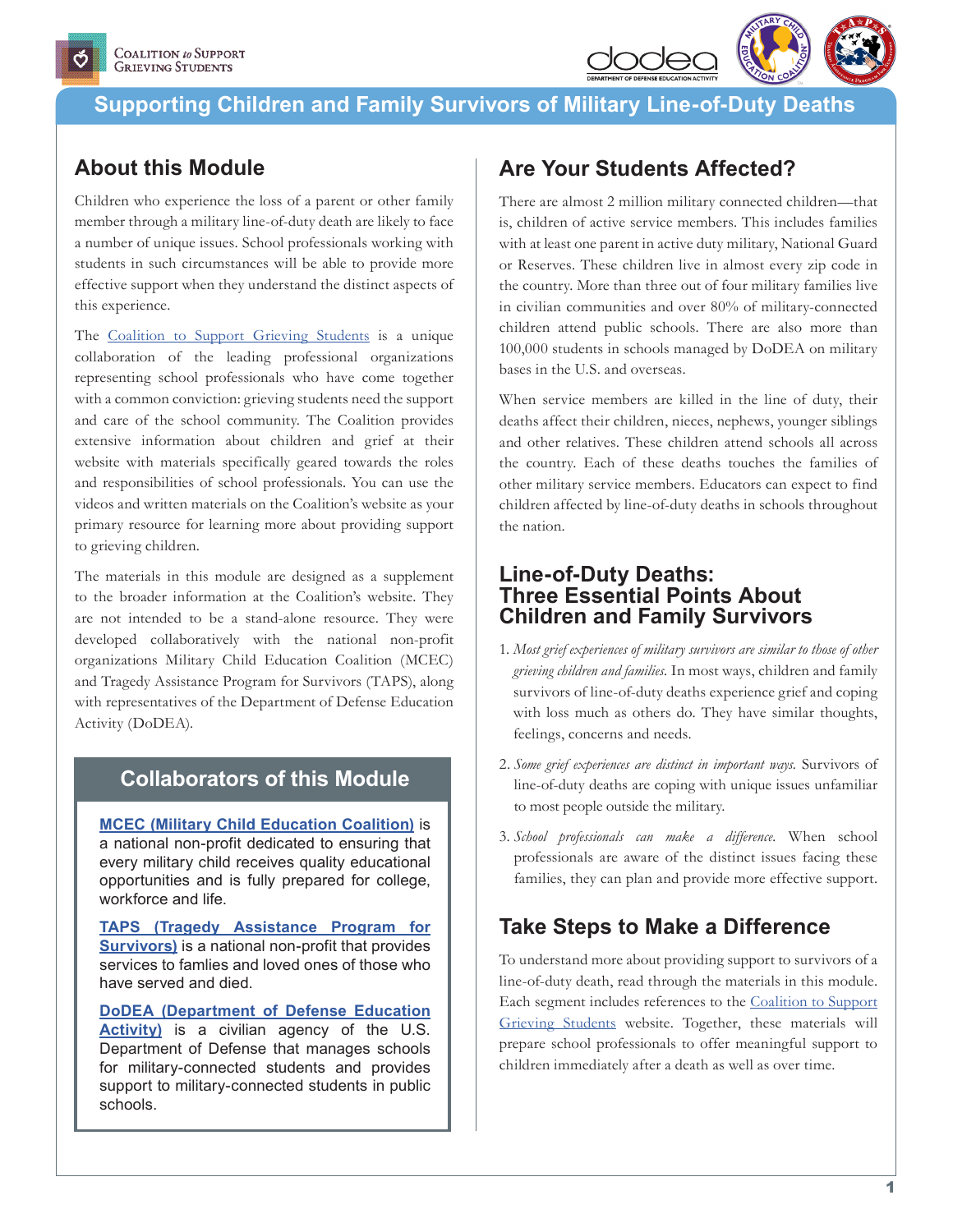

## **Contents of This Module**

*What to Know: Background information on the culture and experiences of survivors*

- **1. Being Part of the Military**
- **2. Military-Connected Students: Challenges and Resilience**
- **3. Distinct Experiences: In the Immediate Aftermath**
- **4. Public Matters Affect Personal Responses**
- **5. Grief Over Time**
- **6. Giving and Getting Support**

*What to Do: Action steps*

**7. How Schools and School Professionals Can Support Children Coping with a Loved One's Line-of-Duty Death**

## **1. Being Part of the Military**

- *See the module [Cultural Sensitivity](https://grievingstudents.org/module-section/cultural-sensitivity/) to understand how a general sensitivity to the unique backgrounds and needs of each family can help school professionals support grieving children from all cultures.*
- *See the module [Connecting With Families](https://grievingstudents.org/module-section/connecting-with-families/) for suggestions about how to effectively reach out to grieving families.*

Within the world of military service, there is a shared duty and sense of purpose beyond oneself among service members and their families. These men and women serve a vital role that includes the readiness to put their lives on the line for their country at any moment. People outside the military community often have little understanding of the experiences of service members and their families.

This is a resourceful and adaptable culture, with many strengths and assets. Military families typically value loyalty, commitment, dedication and principles of service. They understand concepts of personal sacrifice. They are willing to take on extra responsibilities and risks for the welfare of their country. They believe in the value of a strong, prepared military to make a positive difference in the world.

Parents, spouses and children of service members understand their family member is at risk for injury or death. Living with this knowledge on a day-to-day basis requires some effort.

Many practice a type of healthy denial that helps them cope.

"Nothing will happen to my mom because she isn't working in combat situations."

"My dad is smarter than the bad guys so I know he'll be okay."

Like other families, military families generally make assumptions that allow them to feel safe. We presume that the people we love who are in our lives in the morning will also be there for us in the evening. We assume that our friends and the social groups where we find comfort and support today will also offer us comfort tomorrow. Families whose service member is deployed learn to hold these expectations across the time and distance of deployment.

### **Death Challenges These Presumptions**

When a line-of-duty death occurs, these presumptions can be profoundly challenged. There are a range of responses children and families might have.

For example:

- *• The world becomes more dangerous.* Because the possibility of death is a fear the family has been coping with all along, the ability to go forward and use healthy denial or make presumptions about a stable world may be disrupted. Many things about the world that once felt safe and secure are now likely to feel dangerous or threatening.
- *• Children regret not being "better."* Children may regret not staying more connected with their parent or loved one. They often feel they should have been "a better kid," more attentive or more available. They may think, "I should have known this would happen. I should have spent more time with my dad, and not gotten into trouble so much."
- *• Families may feel relieved.* In addition to shock and grief, some family members may actually feel a sense of relief when the constant worry about their loved one ends, just as people sometimes do when someone dies after a long illness. This can bring up feelings of guilt and shame.
- *• Children may feel resentful.* Children understand that their loved one made a commitment to serve and protect the country. They may be resentful that because of that choice, the person is now dead. They may feel guilty about wishing he or she had not chosen to serve.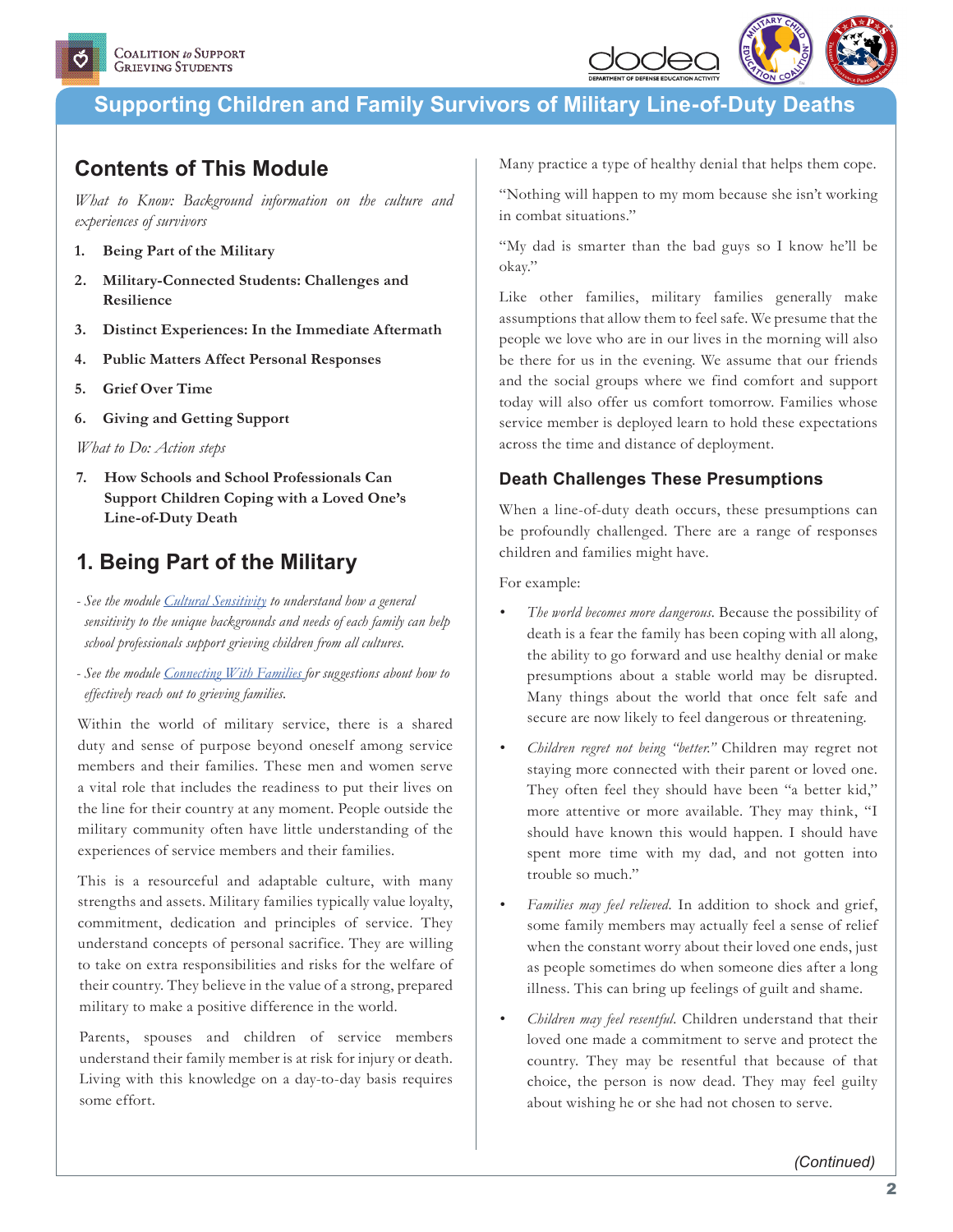

*• Questions of honor can be confusing.* There are many causes of line-of-duty deaths, including deaths from accidents or natural causes that may occur while the service member is on duty. These may not seem particularly "heroic." Children may sense they should feel proud of their loved one under any circumstances, but hear or feel conflicting responses to the cause of death. In cases where a service member dies by suicide, children are likely to sense the confusion and perhaps shame of adults around them. They may be told this death was not heroic, or that their loved one has done something wrong.

### **2. Military-Connected Students: Challenges and Resilience**

Military-connected students face unique challenges as a matter of course. Most (80%) attend public schools. They typically relocate every one to four years. Many students will go through six to nine moves in their K-12 careers. The constant need to make new friends and adjust to new school rules and communities can heighten stress, increase risk for depression and anxiety and contribute to learning challenges.

These experiences can also help many children become especially resilient and better able to adjust to new and stressful situations. Children who are used to managing transitions and challenges may feel proud about their ability to cope independently with major life changes. After the death of a parent or other family member, they may find themselves overwhelmed in completely unfamiliar ways, yet uncomfortable seeking help from others.

Because these students are so often in transition, they may not have an opportunity to become known to teachers and support staff at their schools. If there is a change in their learning or social behaviors after a death, school professionals may not recognize it. As they move from one school to another, students with special needs may have difficulty qualifying for services or accommodations because of differences in regulations or a need for new evaluations. After a death, the absence of ongoing support services can be particularly difficult for such students.

Students with a deployed parent are typically living with a single parent or other relatives. An enduring part of their life is coping with the unique challenges and uncertainties of a parent who is far away and may be in harm's way at any time.

### **3. Distinct Experiences: In the Immeidate Aftermath**

- *See the module [Concepts of Death](https://grievingstudents.org/module-section/concepts-of-death/) to learn what children need to understand about death and how to discuss these matters with them.*
- *See the module [Social Media](https://grievingstudents.org/module-section/social-media/) for suggestions about dealing with social media after a death.*
- *See the module [Death and School Crisis f](https://grievingstudents.org/module-section/death-school-crisis/)or guidelines about addressing a death that affects many members of the school community. The distinct features of a line-of-duty death affect both how the family learns of the death and how they are able to cope with the news of the deceased at the moment children learn of the death.*

### **Nature of the Death**

While each instance is unique, these are some of the issues family survivors may face:

• *These deaths tend to be sudden.* 

News of the death is often sudden and shocking. The appearance of a military chaplain at the door, accompanied by another officer, often signals that a loved one is seriously injured or has died. There may be little or no time for survivors to prepare themselves emotionally. Their children may be at school or with friends, and the surviving parent or guardian must immediately consider how to reach them with the news.

• *The death is often violent and intentional.* 

One of the most troubling things within human experience is to know that a person you loved and counted on was intentionally targeted and killed. An individual or a malevolent force made a conscious choice to end the life of a person who was hugely important to you.

This act is sometimes made in a deliberate and premeditated way. For example, a service member may be the target of a sniper, or ambushed in a planned attack in revenge for an earlier military action.

• *The death may occur after a long absence or multiple deployments.*

For children, a deployment of several months represents a substantial portion of their lives. For some, their parent has been deployed over more time than he or she has been present in the home. It can be difficult to understand and come to terms with the death of a parent who was already frequently absent.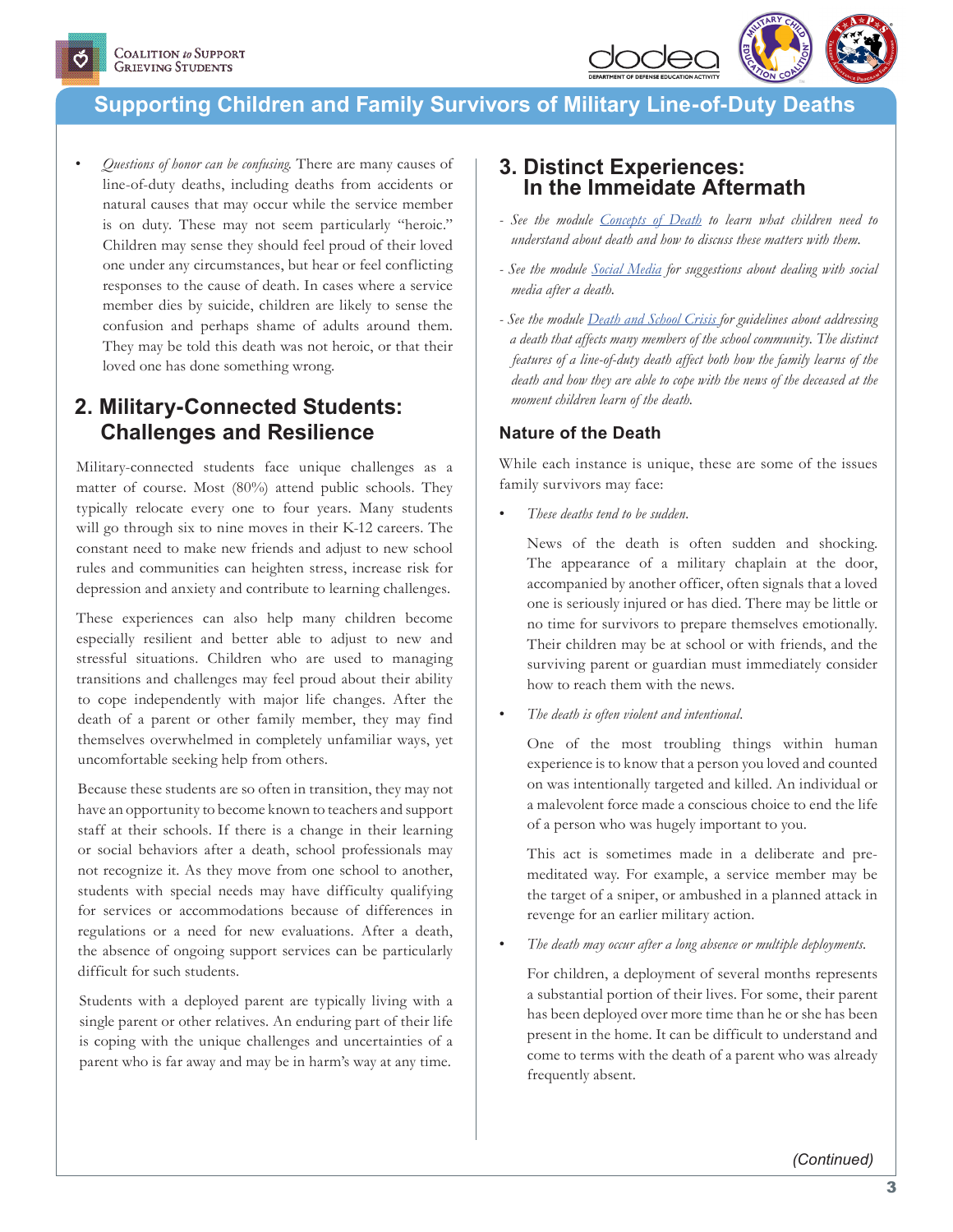

*• Accidental or "friendly fire" deaths sometimes occur.* 

Coping with an accidental line-of-duty death is complicated. It raises extremely challenging questions about loyalty, trust, belonging and forgiveness.

*• Information about the death may be unclear, conflicting or incomplete.*

Depending on the nature of the death and the mission during which it occurred, the family may have little information about what happened, where it happened, or when their loved one's remains will be returned to them. They may hear different versions of the event from different sources. Additional details may be offered in pieces over time. This process can extend and amplify the experience of acute grief for everyone in the family.

*• Information about and reactions to the death are sometimes extremely public.* 

Families must deal with a range of public reactions and information about the death. Judgments may be made about the service member's choices, actions and intentions. Sometimes the death is glorified. Sometimes it is harshly criticized.

*• Survivors may be troubled if they perceive a lack of meaning in the death.* 

Line-of-duty deaths may not be classically "heroic." They may have a random quality. Someone might die in a car crash on the base. A death might occur from illness or a fall. A service member might die during a training activity. Survivors can be devastated by the sense of "waste" in such a death, a feeling that it has made no measurable positive difference in the world.

### **Notification**

The military will withhold public identification of the deceased until families have been reached. Depending on the nature of the death and the mission during which it occurred, some time may pass between the death and the family notification.

However, military families are often tuned in to both traditional news sources and social media. They may hear of a battle or a death and then communicate with friends of their service member who are also deployed ("I think that might be where his section has been operating"). They might talk with other military spouses, or follow along on conversations on Facebook.

Social media sometimes passes along information without regard to the sensibilities of survivors. Images of a battle in process may be posted long before military representatives

can reach the family.

This creates particular challenges in the school setting for children of a fallen service member. During a classroom break, or even within the classroom itself, news of a line-ofduty death may come to light and spread quickly throughout the school community. School professionals should have plans in place to quickly identify and reach out to children of service members in the event of a line-of-duty death.

### **Heightened Vulnerability**

A line-of-duty death often creates a heightened sense of vulnerability for survivors. For example, children who have been reassured repeatedly of a parent's training, skill and preparation to carry out military and combat duties are now left to wonder, "If this could happen to my dad, who was trained, armed and ready for any crisis, what could happen to everyone else I love—people who are not trained at all?"

The malevolent forces that caused the loved one's death are still out there in the world. This can be quite frightening to children, who may worry about their own safety or that of their family. This is especially likely to be true for children when their surviving parent or guardian is also part of the military.

After being informed of the death, children may experience a high level of separation anxiety and fear. For example, if their surviving parent leaves their side they may become anxious. They may find it difficult to spend time by themselves even if that was something they enjoyed before the death occurred.

### **Talking with Children**

The military has particular ways to refer to a death statements that reflect values of honor and respect for the person who has died. People will talk of a service member who has "made the ultimate sacrifice." They will often describe the person as a "fallen hero." They describe this as "selfless service," the "last full measure of devotion," and an extraordinary offering of "giving one's life in service to one's country."

These military expressions are powerful and meaningful. They can also be confusing to children, particularly younger children. For this reason, it is also important to use clear words and expressions to clarify what is meant. For example, one might say, "When people say your father made the ultimate sacrifice, they mean he died protecting his country and our freedoms. His death helps everyone here be safe."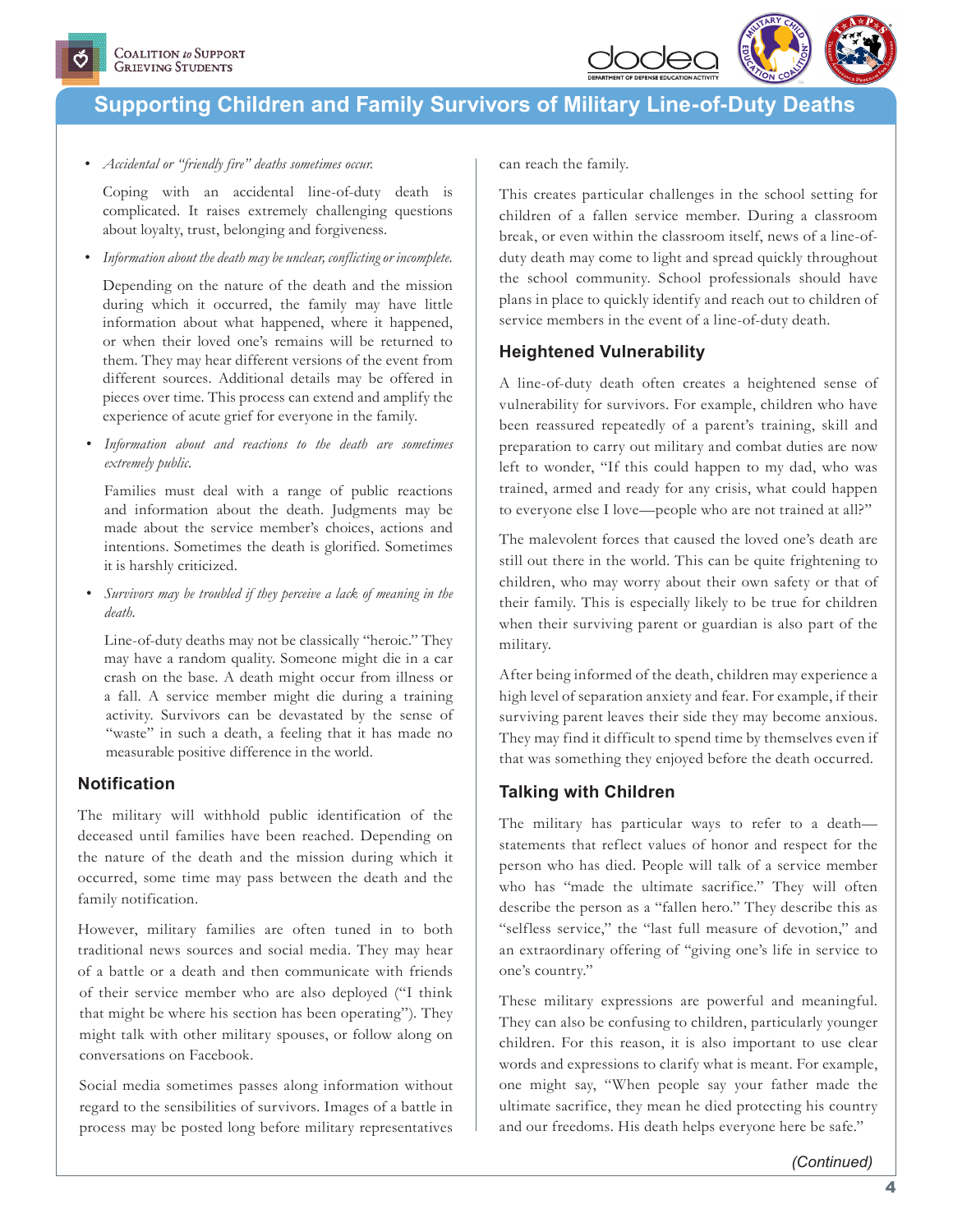

### **Traumatic Aspects**

Line-of-duty deaths often carry three qualities that are likely to make the death of their family member more traumatic for all children.

- *Violent.* Deaths that involve mutilation or great suffering, or are gruesome in some way, are most disturbing. Children may have direct information about the violent nature of the death (e.g., because of press photos or social media posts), or powerful fantasies about what it was like.
- Intentional. The death was deliberately caused by a malevolent force with malicious intent.
- *Violating conventions.* The death was caused by someone choosing violence over conventional and more constructive ways to address differences and conflict.

Children may find themselves experiencing recurrent, intrusive images of a horrible death. This can make it difficult for them to create and cherish positive remembrance of the deceased—an important part of grieving.

### **4. Public Matters Affect Personal Responses**

- *See the module [Guilt and Shame](https://grievingstudents.org/module-section/guilt-shame/) to understand more about these common reactions among grieving children and identify steps that can help children cope.*
- *See the module [Peer Support](https://grievingstudents.org/module-section/peer-support) for steps that can create an environment of positive support among the peers of a grieving child.*
- *See the module [Funeral Attendance](https://grievingstudents.org/module-section/funeral-attendance/) for practical advice on funeral attendance that school professionals can share with families.*
- *See the module [Commemoration and Memorialization](https://grievingstudents.org/module-section/commemoration-and-memorialization/) for important guidelines about policies and practices within schools that ensure these activities are appropriate and supportive.*

A line-of-duty death is inevitably a public event. Often, an entire community is profoundly affected by the death. The highly visible quality of the public's reactions can provide solace and support to a grieving family, but it can also create special pressures.

For example, public responses often call out the heroic and noble quality of the service member's death. Many people make public comments about this idealized figure they did not actually know. This can be confusing to grieving children they are grieving a parent, not a hero. They are grieving someone real, not an idealized notion of a superhero. They weren't looking for someone to save the world. They wanted a parent who would be there for them, to protect and support them, to help them grow.

In some cases, this "hero" figure may not fit children's picture of what their parent was like. It can be difficult for children to reconcile public perceptions with personal experience if the parent was neglectful, absent or abusive. If an adolescent was struggling with issues of autonomy and independence, there may have been considerable friction with the parent.

Public reaction can also be critical and negative, which can be particularly wrenching to the family. The service member may be portrayed as a perpetrator, or as someone who "got what she deserved."

It is not unusual for children to respond to these conflicting experiences with confusion or feelings of guilt and shame. They may believe that if they had done things differently, their family member would have avoided the dangerous situation, tried harder to return home or chosen to stay at home rather than go into combat.

#### **Grieving without Privacy**

In the immediate aftermath of a line-of-duty death, many people typically come to the family's home. In addition to family and close friends, other military families may appear. Local and state politicians may show up. Reporters may be present.

At one level, all of this attention can be gratifying. Children appreciate the recognition of their parent. On the other hand, the lack of privacy is challenging for the entire family. The constant flow of people can be exhausting and overstimulating. Children may not know how they are expected to respond. They may feel they are supposed to "buck up" and be strong when they actually feel like falling apart and crying. They may be told their loved one is a "hero who died for freedom," and that they should be proud, not feel sad about this sacrifice.

### **Military Funeral Traditions**

Service members who die abroad in service to their country are honored with a process called *dignified transfer.* Their remains are flown to Dover Air Force Base in Delaware.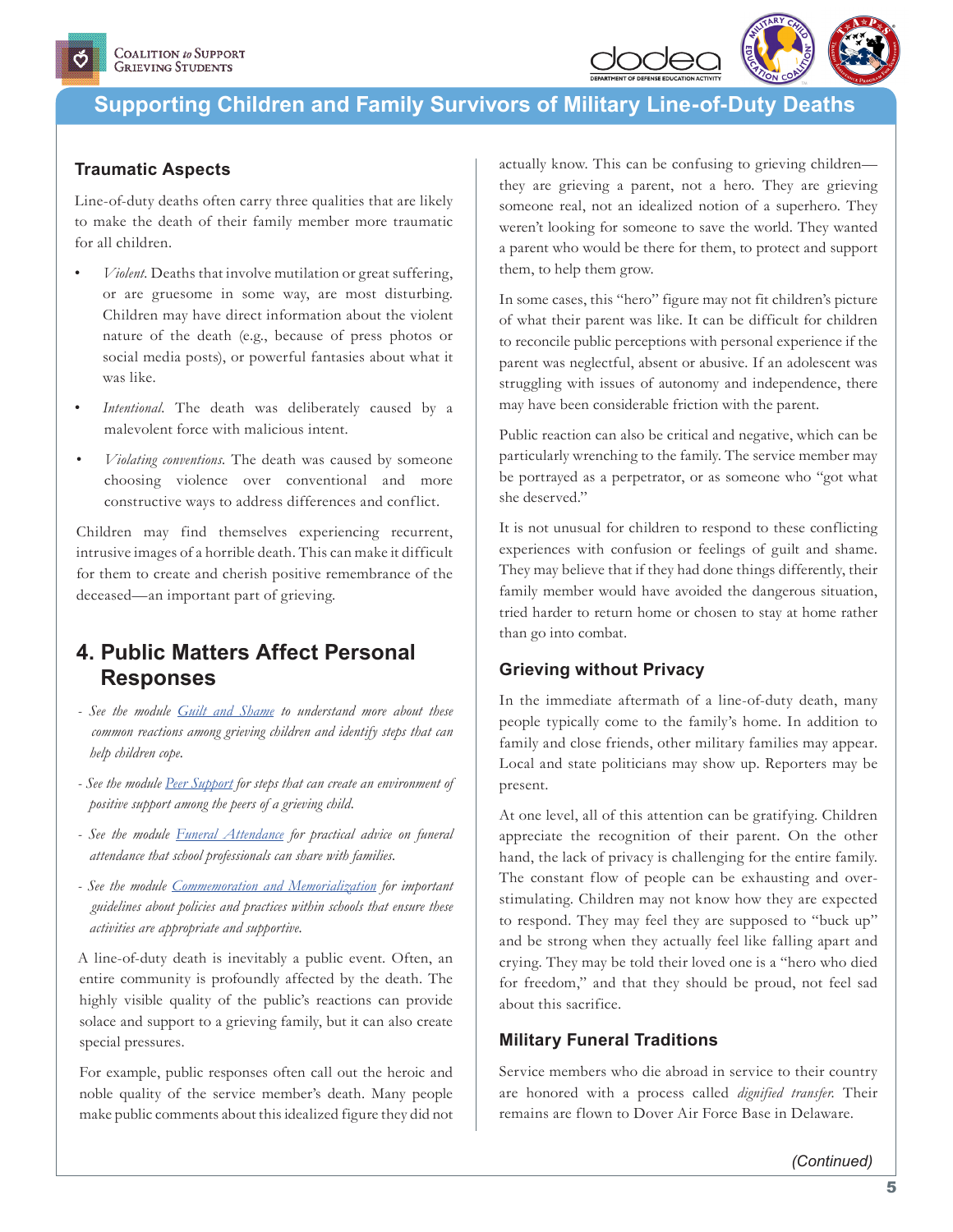

A carry team solemnly moves the remains from the aircraft to the military mortuary. From there, arrangements will be made to return the remains to the family.

The family is invited to participate in the process, though this is voluntary. Chaplains and counselors are present. There are play areas for young children and opportunities for families to talk about their loved one. Many families find this a healing and uplifting experience.

Military funeral rituals are sometimes confusing or uncomfortable to children. These include:

- *Flag-draped casket.* An American flag is draped over the casket.
- *Playing of "Taps." "*Taps" will be played, sometimes by a live bugler, sometimes as a recording.
- *Flag folding and presentation.* The flag is lifted from the casket, folded carefully into a tri-cornered shape, then presented as a keepsake to a family member.
- *Military fly-over.* Rare now, but sometimes requested by military leadership.
- Gun salutes. Honor guards may fire three volleys from their rifles or, more rarely, fire a 21-gun salute. Hearing gun shots shortly after a death caused by gunfire may be upsetting.

It is helpful to prepare children for the things they are likely to see and hear at their loved one's funeral, or any part of the ritual in which they may be asked to participate. For example, sometimes a surviving parent or guardian asks that the folded flag be presented to a child.

The funeral of a slain service member is sometimes a public event. It may focus more on what the community is looking for, not what the family wants. Depending on how much notice the death has received, hundreds or even thousands of community members may attend. The event may be televised. News media may be present. The family's grief is publicly displayed, in the moment of the funeral or memorial, and forever after online.

Every aspect of such services is planned and performed under great scrutiny. A family's, or a child's, personal wishes may not be taken into consideration. For some families, there is a sense that the process is honoring the job as much as or more than it honors their loved one.

### **Peers: Supportive or Challenging**

Peers can have a range of reactions when a classmate loses a parent or family member through a line-of-duty death. In our culture we do not generally talk about death, so children, like many adults, often have no idea what to say to a grieving peer.

These deaths can also cause anxiety among all students—they are unexpected, violent, and frightening, and they represent a threat to the nation's safety. Some students may cope with their discomfort by teasing or harassing the grieving child.

This might include classmates making jokes about the deceased service member, circumstances of the death, changes in the grieving child's behavior or changes in the child's family situation.

## **5. Grief Over Time**

- *See the module [Grief Triggers](https://grievingstudents.org/module-section/grief-triggers/) to understand what triggers are and how to offer support to children experiencing a grief trigger.*
- *See the module [Providing Support Over Time](https://grievingstudents.org/module-section/providing-support-over-time/) for practical guidelines on offering support to grieving children beyond the immediate aftermath of a death.*
- *See the module [Secondary and Cumulative Losses](https://grievingstudents.org/module-section/secondary-cumulative-losses/) to understand more about additional losses grieving children experience in the months and years after a death.*

Grief is not a one-time or short-term event. Children who have lost a parent or other close family member will experience that loss over their lifetime. School professionals can offer support that helps children stay on track academically, emotionally and socially.

### **Military Survivors: Constant Reminders**

Survivors of line-of-duty deaths are constantly reminded of the death and their loss, even more so than most other bereaved families.

News and commentary about the death may be present in conventional and social media for weeks or months. For years to come, whenever similar events occur locally or nationally, the story may be repeated and images posted. Families are likely to be reminded of their loss when they hear news reports of current combat, statistics about war-related deaths in history class, or human interest stories on Memorial Day.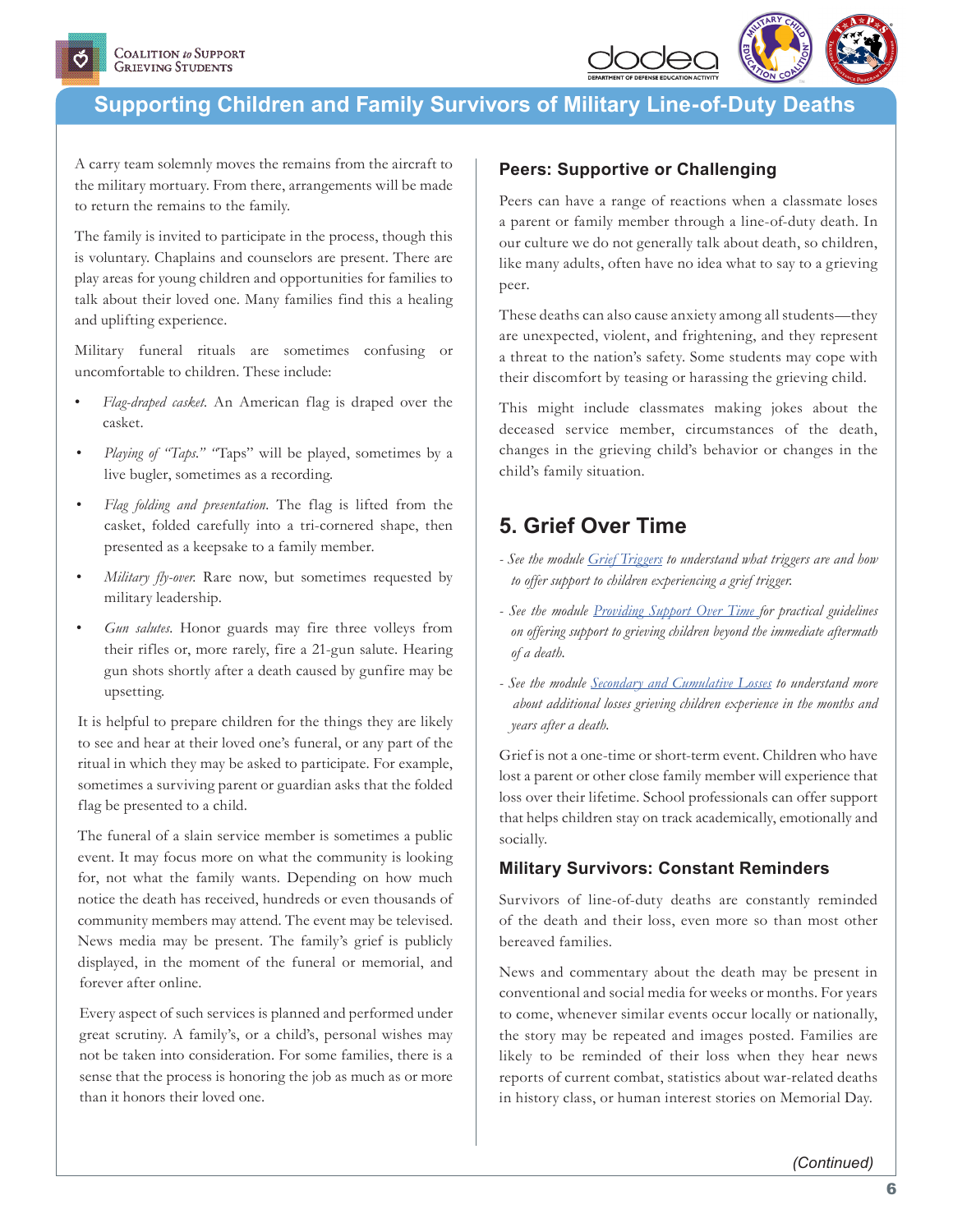

The sight of the American flag, a drive past a military cemetery or hearing "Taps" played may also bring up powerful memories.

At online newspaper sites or in social media, posted comments about a conflict where a loved one died, or even about the specific service member can be quite horrible. Even if a family chooses not to view such comments, they may filter down to conversations within the community, and sometimes to conversations on school grounds.

Other line-of-duty deaths reported in the news are likely to remind the family of their own experiences.

Families who watch TV or movies of any type are likely to see previews and promotionals of wartime dramas. Many of these scenes may remind them of the death or other aspects of their loss. This can also be painful for families.

Memorial Day is a solemn day for military families, particularly those who have lost a loved one in the line of duty. Many families spend the day at military cemeteries, religious services or other memorial events. We encourage educators to be sensitive about classroom activities addressing Memorial Day or other patriotic calendar days. Some children who are military survivors talk about Memorial Day reports in their classes where peers describe barbecues or trips to the beach. Their own mention of a visit to a parent's grave sometimes feels uncomfortable or awkward.

Many people do not fully understand the distinction between Memorial Day (a national day of honoring those who have died in the Armed Forces) and Veterans Day (a national day of honoring all who have served in the Armed Forces). Students who experienced a military line-of-duty death of a family member may be particularly sensitive to this distinction. Schools should be conscious of this when planning events or when holding discussions relating to Memorial Day to be sure that the unique purpose of this holiday is clearly conveyed.

### **Talking with Others**

Children who have lost a parent in a line-of-duty death may find it difficult to discuss their loss over time. They may wish to keep the experience private. They may feel embarrassment or shame about the incident, especially if there were accusations that the service member made poor choices or acted inappropriately or the death was by suicide. Children may be uncertain about how others will respond and whether people will be judgmental about the incident.

It is not unusual for children and youth who attend a new school or college to avoid talking about the experience altogether.

This emphasizes the importance of providing opportunities for children and youth to speak about their experiences in a judgment-free setting, such as the **[TAPS Good Grief Camp](http://www.taps.org/GoodGriefCamps/)** (see "Resources," below).

### **Secondary Losses**

Secondary losses are the changes in relationships, finances and lifestyle that often accompany a death in the family. In addition to these common changes, there are some distinct issues common in military line-of-duty deaths.

The military community is a strong one, and belonging is important for service members and their families. The community is likely to be deeply supportive at the time of the death, but this can change over time.

For families of living service members, the survivors of a service member killed in the line of duty are a painful reminder that their loved ones are also at risk every day of their lives. These are difficult issues to discuss, and many people do not feel skilled enough to talk about such matters.

For survivors, spending time with families who have not experienced a loss such as theirs can also be difficult. Children may feel resentful that their parent died and other children's parents did not.

Families living on base are usually able to stay in their quarters for one year following the service member's death. However, families both on-base and in-community often relocate to be closer to parents, grandparents or siblings. They may need to move to regions with more job possibilities or a lower costof-living. They may decide to return to their home towns.

Once families relocate, their grief may be compounded in a variety of ways. They have lost friends, resources and their identity as a military family. Children often express great sadness over having to leave pets behind. They have lost status and a sense of belonging, and they often become the newcomers in a community once again.

### **TAPS National Military Survivor Seminar and Good Grief Camp**

Each Memorial Day, the non-profit Tragedy Assistance Program for Survivors offers support for family and friends of those who have served and died in the military. The TAPS Good Grief Camp is a weekend experience where children share experiences, learn coping skills, connect with peers and pair up with a military mentor.

Many families and children look forward to the sense of community and belonging of these events. They may find it a great benefit to attend every year.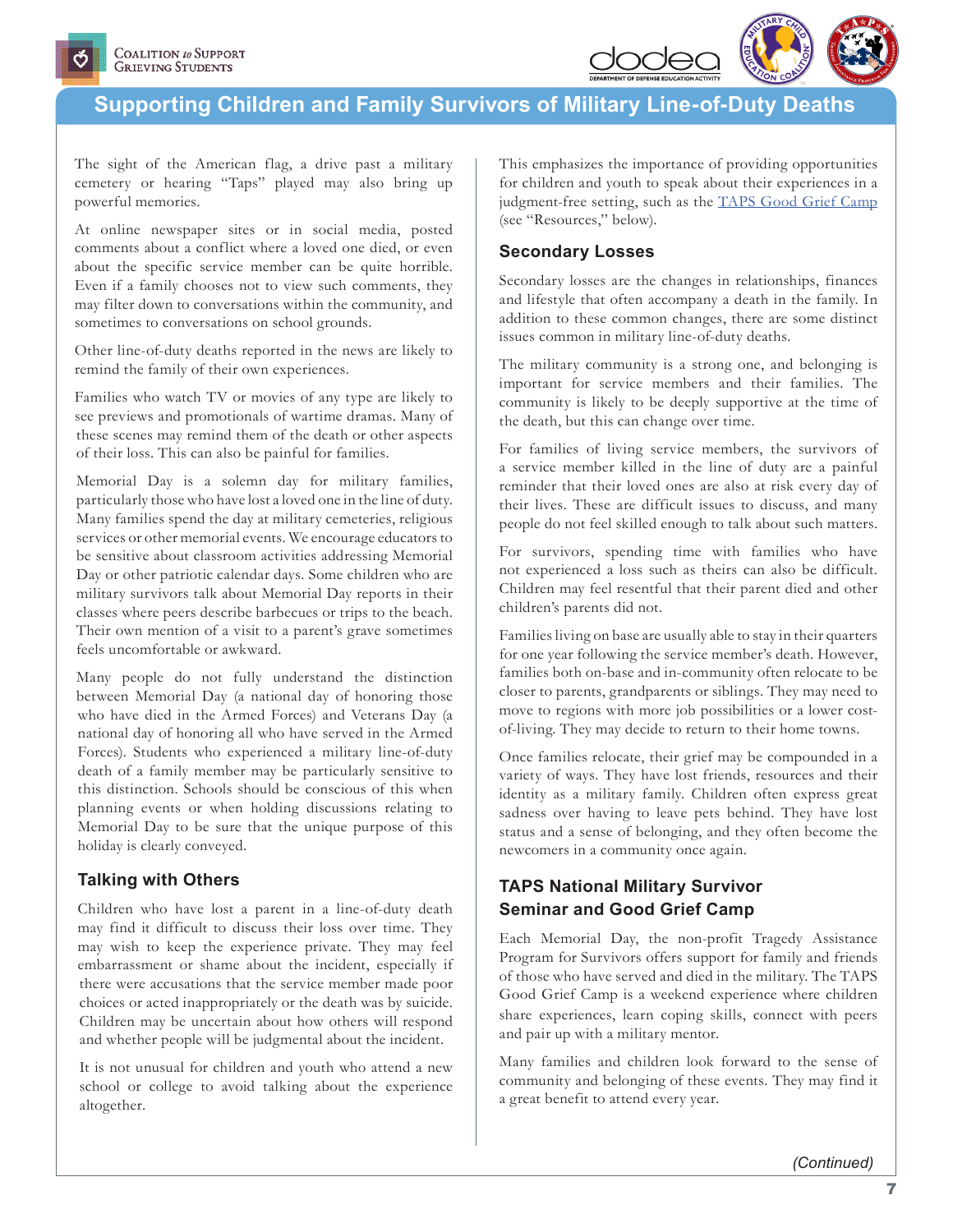

They receive unique assistance and support themselves and have the opportunity, over time, to provide support for others.

Others feel they are "memorialed out," and prefer not to attend.

Regardless of how they feel about these programs, survivors of line-of-duty deaths often experience an anniversary effect during May. Both on the anniversary of the actual death and during Memorial Day events, they are reminded of the death and often re-visit the intense grief of that time.

We encourage schools to arrange appropriate leave time for children and teens who wish to attend Military Survivor events. This can be one of the most important resources for support over time.

# **6. Giving & Getting Support**

- *See the module [Providing Support Over Time](https://grievingstudents.org/module-section/providing-support-over-time/) for suggestions about supporting grieving children in the years after a death occurs.*
- *See the module [Professional Preparation](https://grievingstudents.org/module-section/professional-preparation/) for a discussion of professional development resources addressing student bereavement.*
- *See the module [Professional Self-Care](https://grievingstudents.org/module-section/professional-self-care/) for guidelines that address the challenges of offering support to grieving students.*

### **Professional Self-Care**

Supporting grieving children is a rewarding endeavor for school professionals. Indeed, there are few ways to have a more meaningful and lasting impact on children. However, this can also be painful and challenging work. Most educators have experienced losses of their own. Some have lost family or friends through line-of-duty deaths. Some are themselves veterans.

The website of the [Coalition to Support Grieving Students](http://www.grievingstudents.org) offers practical suggestions for professional self-care.

## **7. How Schools and School Professionals Can Support Children Coping with a Loved One's Line-of-Duty Death**

*- See the website of the [Coalition to Support Grieving Students](http://www.grievingstudents.org) for information about talking with and supporting grieving children.*

Here are some steps that will help school professionals provide meaningful support to children who have lost a parent or other close family member through a line-of-duty death.

- *1. Be informed about supporting grieving children generally.* In most ways, children's grief experiences are similar whatever the cause of a loved one's death might be. Whenever possible, take steps to support professional development about children and grief within your school or district.
- *2. Be informed about the unique issues of military survivors.* Reading the material in this module will help.
- *3. Speak up and offer support to children and families.* Do more listening than talking. Listen "neutrally." For example, avoid describing the deceased as a hero. This gives children the chance to describe their own memories and experience and allows them to express themselves more honestly and openly.

 See the modules [Talking With Children,](https://grievingstudents.org/module-section/talking-with-children/) [What Not to Say,](https://grievingstudents.org/module-section/what-not-to-say/) [Other Reactions.](https://grievingstudents.org/module-section/other-reactions/)

*4. Take proactive steps to educate all students about death and teach skills about how to support a grieving peer.* This will lower anxiety for all students. It will also decrease incidents of teasing or other insensitive peer reactions when a student is grieving.

See the module [Peer Support.](https://grievingstudents.org/module-section/peer-support)

*5. Watch for incidents of teasing or harassment of a grieving child and step in to intervene when necessary.* The death of a classmate's parent or close family member can be difficult for peers. Line-of-duty deaths may be particularly disturbing. They represent a disruption of safety and security that can be frightening. Teasing is not an unusual reaction—it is a way some children manage their anxiety or confusion. In most cases, children do not intend to be cruel to a classmate. They usually respond positively to opportunities to ask questions of a teacher or other school professional, along with guidance on how to express appropriate condolences.

See the module [Peer Support.](https://grievingstudents.org/module-section/peer-support)

*6. Monitor exposure to media coverage on military actions or military deaths, particularly soon after a child experiences a loss.* It may be useful to limit children's exposure to media about or coverage related to deaths of other service members.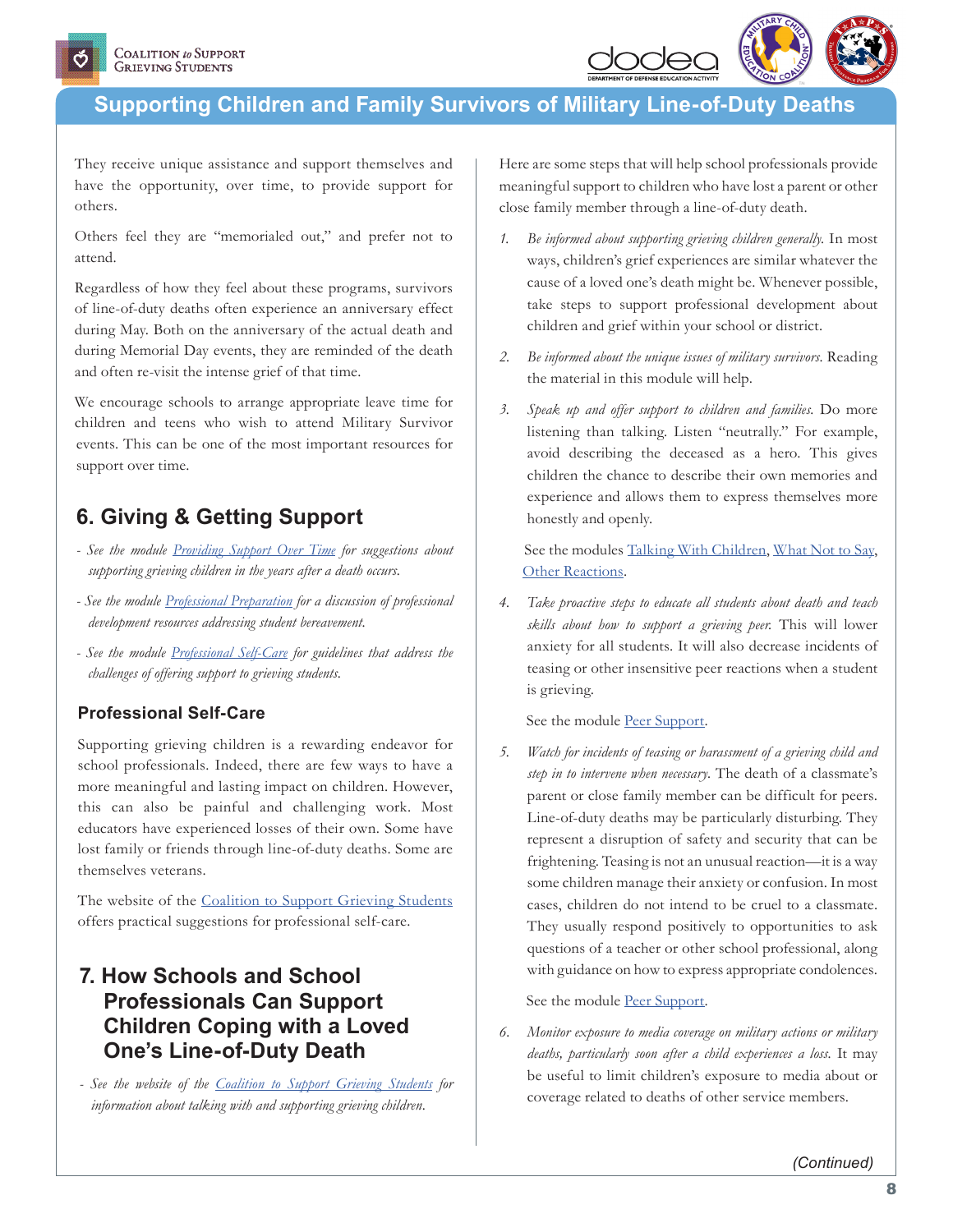

Children may appreciate a "check-in" when media coverage is quite heavy (e.g., have they seen the coverage? How does it feel to hear these kinds of things?)

- *7. Support students' attendance at TAPS events.* This is a source of significant and meaningful support for many children.
- *8. Work as a team over time.* A school team might include educators, administrators and support staff familiar with a student's personality, academic performance, social connections and family. Coordinating efforts over time can help students at vulnerable moments, such as transitions to new grades or schools, anniversaries of the death, and other events that may bring up feelings of grief (e.g., graduation; parent-child events; concerts, athletic events and science fairs).
- *9. Make a special effort to work through transitions to a new school or a new community.* Ask the family for permission to check in with the new school and share helpful information about the child's strengths and challenges with counselors, administration or teachers.

See the modules [Coordinating Services & Supporting](https://grievingstudents.org/module-section/coordinating-services-supporting-transitions/)  [Transitions](https://grievingstudents.org/module-section/coordinating-services-supporting-transitions/) and [Grief Triggers.](https://grievingstudents.org/module-section/grief-triggers/)

*10. Accommodate grieving students' challenges with learning.*  Academic challenges are extremely common among grieving children. It is appropriate and helpful for schools to make adjustments in assignments and exams, arrange for makeup assignments or provide tutoring or other support.

#### See the module **Impact on Learning**.

*11. Get support for your own responses and feelings.* Supporting grieving children is rewarding but can also be difficult. Seek support from colleagues, friends or professionals.

See the modules [Professional Preparation](https://grievingstudents.org/module-section/professional-preparation/) and [Professional Self-Care.](https://grievingstudents.org/module-section/professional-self-care/)



### **Resources**

#### **MCEC (Military Child Education Coalition)**

Programs supporting children, parents, educators and other professionals, helping military children cope with transitions and prepare for excellence and leadership in their educational endeavors.

#### [militarychild.org](http://www.militarychild.org)

#### **TAPS (Tragedy Assistance Program for Survivors)**

Good Grief camps for child and teen survivors, military mentorship program, survivor seminars for adults.

#### [taps.org](http://www.taps.org)

#### **DoDEA (Department of Defense Educational Activity)**

A civilian agency of the U.S. Department of Defense that manages K-12 schools for military-connected students in the U.S. and at military bases overseas. It also provides support to more than one million public school students in the U.S. who are part of military families.

#### [dodea.edu](http://www.dodea.edu)

#### **The Coalition to Support Grieving Students**

A coalition of leading organizations representing education professionals who have come together with a common conviction: grieving students need the support and care of the school community.

#### [grievingstudents.org](http://www.grievingstudents.org )

#### **National Center for School Crisis and Bereavement**

A national center dedicated to helping schools support their students through crisis and loss.

[schoolcrisiscenter.org](http://www.schoolcrisiscenter.org)